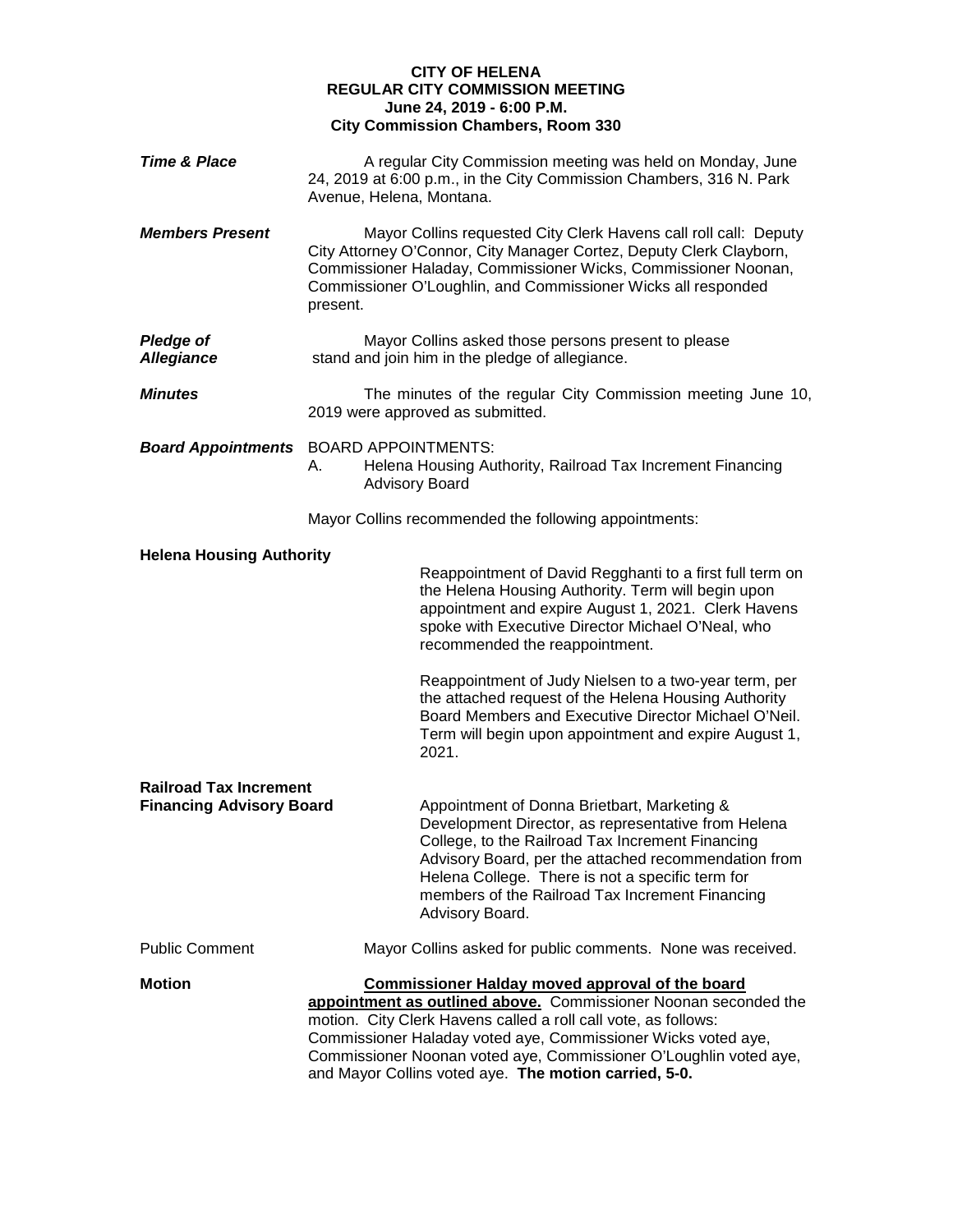| <b>Consent Agenda</b> | <b>CONSENT AGENDA:</b> |                                                                                                                                                                                                                                                                                                                                                                                                                                                                                                                                                                                                                                                                                                                                                                                                                                                                                                                                                                                                                                                                                    |
|-----------------------|------------------------|------------------------------------------------------------------------------------------------------------------------------------------------------------------------------------------------------------------------------------------------------------------------------------------------------------------------------------------------------------------------------------------------------------------------------------------------------------------------------------------------------------------------------------------------------------------------------------------------------------------------------------------------------------------------------------------------------------------------------------------------------------------------------------------------------------------------------------------------------------------------------------------------------------------------------------------------------------------------------------------------------------------------------------------------------------------------------------|
|                       | А.<br>В.<br>C.         | Claims<br>Resolution of intention to increase rates for all customers of the<br>City of Helena water system for fiscal years 2020 and 2021, and<br>set a public hearing date for August 26, 2019.<br><b>Resolution 20529</b><br>Resolution of intention to increase residential and commercial<br>wastewater base and usage rates for fiscal years 2020 and<br>2021, and set a public hearing date for August 26, 2019.<br><b>Resolution 20530</b>                                                                                                                                                                                                                                                                                                                                                                                                                                                                                                                                                                                                                                 |
|                       |                        | City Manager Cortez recommended approval of the consent<br>agenda, items A-C.                                                                                                                                                                                                                                                                                                                                                                                                                                                                                                                                                                                                                                                                                                                                                                                                                                                                                                                                                                                                      |
| <b>Public Comment</b> |                        | Mayor Collins asked for public comment. None was received.                                                                                                                                                                                                                                                                                                                                                                                                                                                                                                                                                                                                                                                                                                                                                                                                                                                                                                                                                                                                                         |
| <b>Motion</b>         | motion.                | Commissioner Noonan moved approval of the claims and<br>consent agenda item A - C. Commissioner O'Loughlin seconded the                                                                                                                                                                                                                                                                                                                                                                                                                                                                                                                                                                                                                                                                                                                                                                                                                                                                                                                                                            |
| <b>Discussion</b>     | information.           | Commissioner O'Loughlin stated for the record these resolutions<br>are setting a public hearing date, and these rates are open to further<br>discussion. The Commissioner encouraged public comment at this time,<br>prior to the adoption of the consent agenda.<br>Commissioner Noonan stated should the public have questions,<br>to contact the City Manager's office and the City Finance office for further<br>Manager Cortez stated these rates were set based upon 5<br>criteria, and carefully considered by City staff. The rates would be<br>discussed and debated further in upcoming forums, before final adoption.                                                                                                                                                                                                                                                                                                                                                                                                                                                   |
| <b>Vote</b>           |                        | City Clerk Havens called a roll call vote, as follows:<br>Commissioner Haladay voted aye, Commissioner Wicks voted aye,<br>Commissioner Noonan voted aye, Commissioner O'Loughlin voted aye,<br>and Mayor Collins voted aye. The motions carried, 5-0.                                                                                                                                                                                                                                                                                                                                                                                                                                                                                                                                                                                                                                                                                                                                                                                                                             |
| <b>Bid Award</b>      | <b>BID AWARD</b>       |                                                                                                                                                                                                                                                                                                                                                                                                                                                                                                                                                                                                                                                                                                                                                                                                                                                                                                                                                                                                                                                                                    |
|                       | А.                     | Bid Award for Malben Water Storage Tank Lining Project #19-05                                                                                                                                                                                                                                                                                                                                                                                                                                                                                                                                                                                                                                                                                                                                                                                                                                                                                                                                                                                                                      |
|                       |                        | Interim Public Works Director Libbi Lovshin reported the Malben<br>water storage tank, located off South Montana Avenue, is approximately<br>60 years old. The tank was last re-coated in 2007 and is in need of<br>interior corrosion control/coating to allow for the elimination of minor<br>leakage and to inhibit corrosion. Installation of a new geomembrane liner<br>and liner cushion has been proposed and designed as an alternative to<br>interior coating at the storage tank. The liner is expected to last 25 years.<br>The City received one bid for the Malben Water Storage Tank<br>Lining Project #19-05 on May 7, 2019. The lowest responsible bidder for<br>the project was Layfield USA Corporation of Spring Valley, CA with a bid<br>price of \$351,835.00. Water Treatment capital funds have been<br>budgeted for this project, which is a planned upgrade to the City's water<br>treatment and storage system.<br>Installing the new CSPE (hypalon) tank liner system will<br>eliminate the existing minor water losses at the tank and inhibit or even |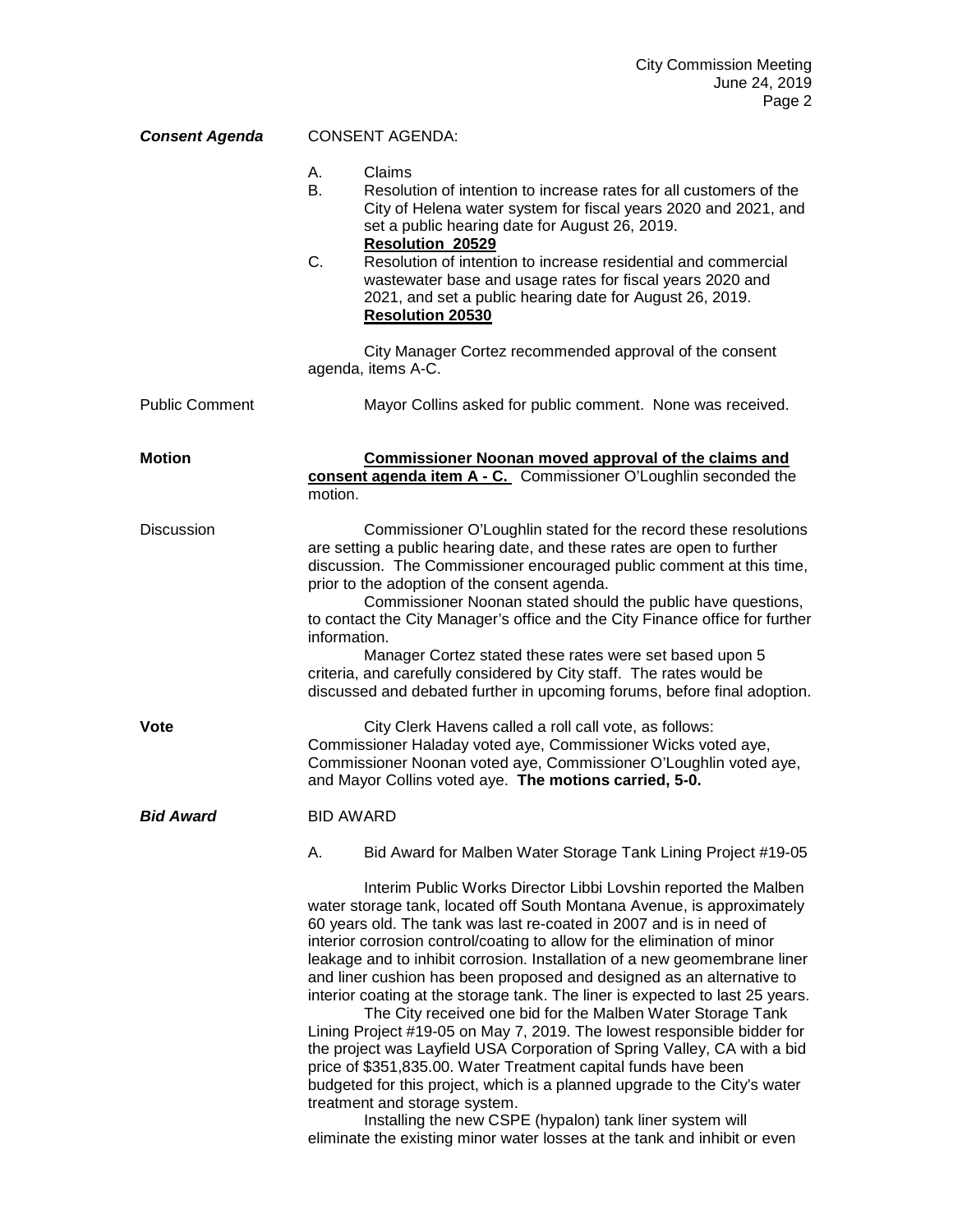eliminate any additional interior tank corrosion. The new liner will come with a 5 year installation warranty and 30 year material warranty. Installation of the new liner will eliminate the need for additional periodic interior recoating/painting at the tank.

Interim Director Lovshin recommended awarding the Malben Water Storage Tank Lining Project #19-05 to the lowest responsible bidder Layfield USA Corporation in the amount of \$351,835.00.

#### B. Bid Award for Hale Water Storage Tank Lining Project #17-07

The Hale water storage tank, located on Rodney Ridge south of town, is approximately 130 years old. The tank was leak tested in 2016 when it was drained for maintenance and found to leak between 60,000 and 70,000 gallons of treated water daily. Installation of a new geomembrane liner and liner cushion has been proposed and designed to eliminate leakage at the storage tank.

The City received one bid for the Hale Water Storage Tank Lining Project #17-07 on May 7, 2019. The lowest responsible bidder for the project was Layfield USA Corporation of Spring Valley, CA with a bid price of \$339,860.00. Water Treatment capital funds have been budgeted for this project, which is a planned upgrade to the City's water treatment and storage system.

Installing the new CSPE (hypalon) tank liner system will eliminate the existing water losses at the tank. The additional water will serve the Malben and Hale pressure zones and conserve water. The new liner will come with a 5 year installation warranty and 30 year material warranty. Installation of the new liner will eliminate the need for additional periodic concrete maintenance at the tank and save water pumping and treatment costs.

Installation of the new water storage tank liner system will significantly reduce electrical use at the Eureka pump station and save the energy associated with the treatment of 60,000-70,000 gallons of water daily.

Interim Director Lovshin recommended awarding the Hale Water Storage Tank Lining Project #17-07, to the lowest responsible bidder Layfield USA Corporation in the amount of \$339,860.00.

| <b>Discussion</b> | Commissioner O'Loughlin asked for a timeline on the projects.<br>Interim Director Lovshin turned the questions over to the City Engineer<br>Leland.                                               |
|-------------------|---------------------------------------------------------------------------------------------------------------------------------------------------------------------------------------------------|
|                   | City Engineer stated there was not a specific timeline, due to the<br>nature of the work to be done and that climate and weather would play a<br>factor, but the early fall would be an estimate. |
| <b>Motion</b>     | <b>Commissioner Noonan moved awarding the Malben Water</b><br>Storage Tank Lining Project #19-05 to the lowest responsible bidder<br>Layfield USA Corporation in the amount of \$351,835.00.      |
|                   | Commissioner Wicks seconded the motion. City Clerk Havens called a                                                                                                                                |
|                   | roll call vote, as follows: Commissioner Haladay voted aye,                                                                                                                                       |
|                   | Commissioner Wicks voted aye, Commissioner Noonan voted aye,                                                                                                                                      |
|                   | Commissioner O'Loughlin voted aye, and Mayor Collins voted aye. The                                                                                                                               |
|                   | motion carried, 5-0.                                                                                                                                                                              |
| <b>Motion</b>     | <b>Commissioner Haladay moved to award the Hale Water</b>                                                                                                                                         |
|                   | Storage Tank Lining Project #17-07, to the lowest responsible                                                                                                                                     |
|                   | bidder Layfield USA Corporation in the amount of \$339,860.00.                                                                                                                                    |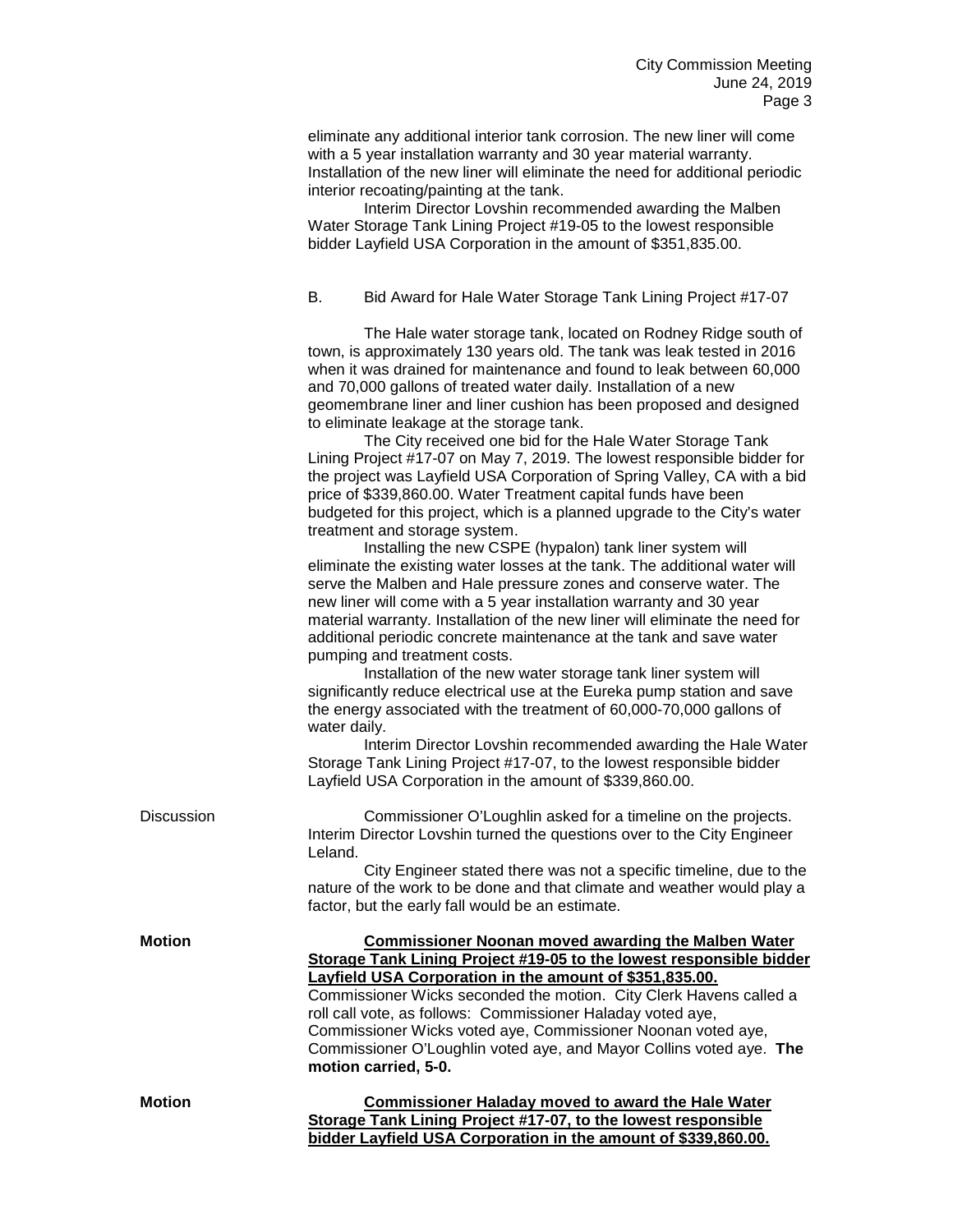City Commission Meeting June 24, 2019 Page 4

Commissioner Wicks seconded the motion. City Clerk Havens called a roll call vote, as follows: Commissioner Haladay voted aye, Commissioner Wicks voted aye, Commissioner Noonan voted aye, Commissioner O'Loughlin voted aye, and Mayor Collins voted aye. **The motion carried, 5-0.**

## *Communications from* COMMUNICATIONS/PROPOSALS FROM CITY COMMISSIONERS *City Commissioners*

|                                                  | Commissioners Wicks and Haladay both thanked the<br>participants, businesses, and visitors for Pride week in the<br>Downtown District. Commissioner Haladay also praised the First<br>Responders for their professionalism over the week's events.<br>Commissioner Noonan spoke to a spirit of cooperation within<br>City affairs, and the resistance to rumor and innuendo.                                                                                                                                                                                                                                                                                                                                                                                                                                                                                                                                                                                                                                                                                                                                                                                                                                        |
|--------------------------------------------------|---------------------------------------------------------------------------------------------------------------------------------------------------------------------------------------------------------------------------------------------------------------------------------------------------------------------------------------------------------------------------------------------------------------------------------------------------------------------------------------------------------------------------------------------------------------------------------------------------------------------------------------------------------------------------------------------------------------------------------------------------------------------------------------------------------------------------------------------------------------------------------------------------------------------------------------------------------------------------------------------------------------------------------------------------------------------------------------------------------------------------------------------------------------------------------------------------------------------|
| <b>Report of the City</b><br><b>Attorney</b>     | REPORT OF THE CITY ATTORNEY<br>No report given.                                                                                                                                                                                                                                                                                                                                                                                                                                                                                                                                                                                                                                                                                                                                                                                                                                                                                                                                                                                                                                                                                                                                                                     |
| <b>Report of the City</b><br><b>Manager</b>      | <b>REPORT OF THE CITY MANAGER</b><br>Kristi Ponozzo, Ellie Utter, and Mauricio Morfin were introduced<br>by City Manager Cortez.<br>Ms. Ponozzo, the new Open Lands, Parks and Recreation<br>Director, thanked the Commission and made brief remarks.<br>Mr. Mauricio Morfin and Ms. Ellie Utter both addressed the<br>Commission stating their areas of study, and the work they anticipate<br>they will be doing for the City.                                                                                                                                                                                                                                                                                                                                                                                                                                                                                                                                                                                                                                                                                                                                                                                    |
| <b>Report from the</b><br><b>Helena Citizens</b> | REPORT FROM THE HELENA CITIZENS COUNCIL<br>Sumner Sharpe, HCC chair, requested, due to the nature of his<br>comments, he be allowed to make his report at a more appropriate time<br>with the Budget presentation. This was granted by the Commission.                                                                                                                                                                                                                                                                                                                                                                                                                                                                                                                                                                                                                                                                                                                                                                                                                                                                                                                                                              |
| <b>Regular Items</b>                             | Α.<br>CONSIDER ACQUISITION OF APPROXIMATELY 74 ACRES<br>OF REAL PROPERTY, GENERALLY LOCATED WEST OF THE<br>CITY LIMITS, FOR USE AS OPEN SPACE, FROM PRICKLY<br>PEAR LAND TRUST, INC., (PPLT) FOR A NOMINAL PRICE OF<br>\$10.00.                                                                                                                                                                                                                                                                                                                                                                                                                                                                                                                                                                                                                                                                                                                                                                                                                                                                                                                                                                                     |
| <b>Staff Report</b>                              | Open Lands, Parks and Recreation Director Kristi Ponozzo<br>reported PPLT is in the process of purchasing approximately 74 acres of<br>real property from the Estate of William Whyte Jr. The property is<br>generally located west of the city limits, is adjacent to the Mt. Helena City<br>Park, is vacant, and is not zoned. An appraisal conducted on March 27,<br>2019, values the property at \$1,588,500. Although currently privately<br>owned, this property is often used by the general public to access nearby<br>open lands.<br>PPLT wishes to donate this property, for a nominal sum of<br>\$10.00, to the City once it acquires it from the Estate. As part of its<br>financing package, PPLT is using funding available from the United<br>States Army through to a special military project cooperative agreement<br>pursuant to 10 U.S.C. § 2668a ("Cooperative Agreement"). As such, the<br>use of the property must comply with the terms and conditions as set<br>forth in the Cooperative Agreement. The Cooperative Agreement limits<br>the use of the property to open space. Furthermore, if the City ever<br>wishes to dispose of the property the City would have to get prior written |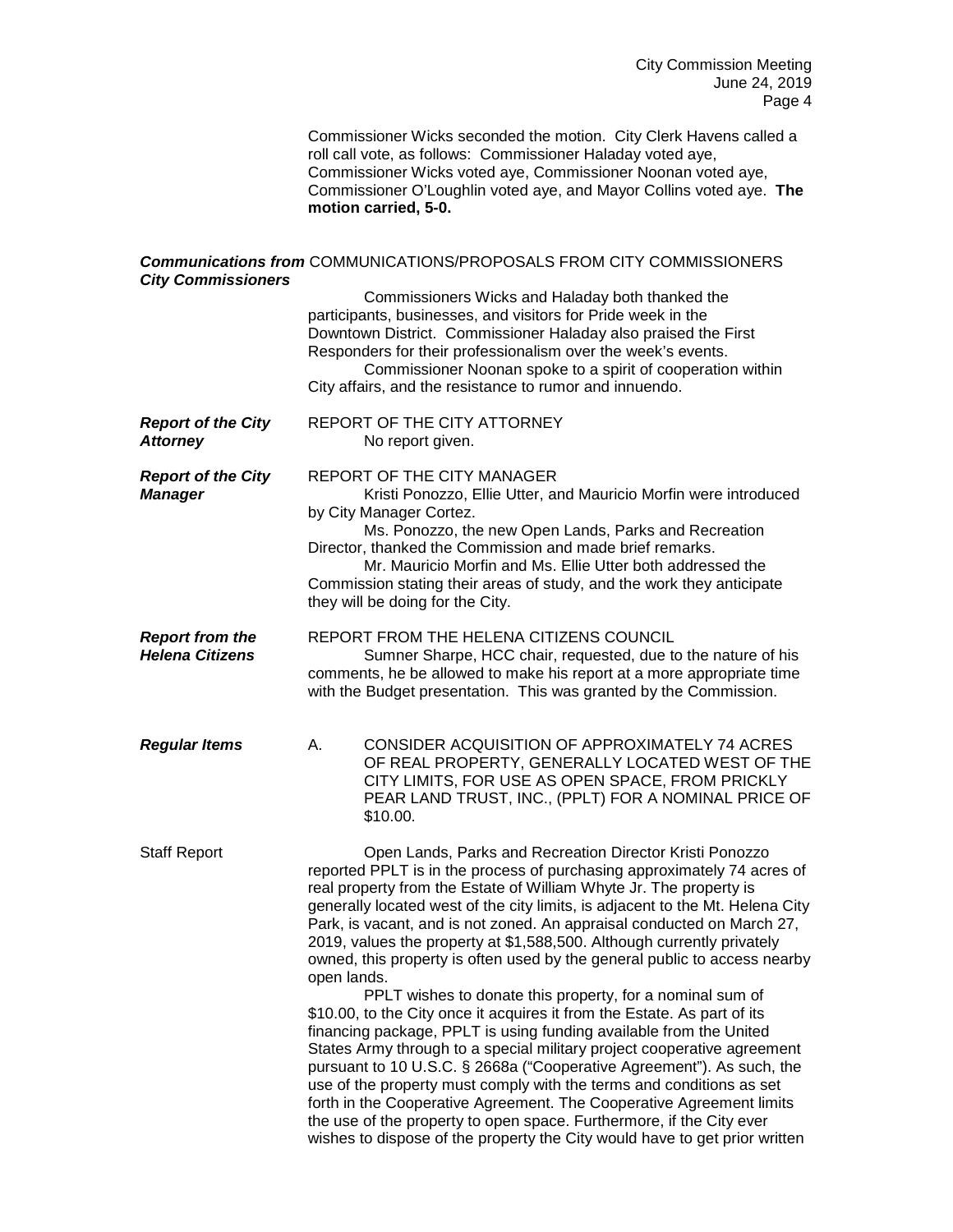|                       | approval from the Army before conveying any interest in the land. The<br>transfer of this property from PPLT to the City is subject to approval of<br>the Draft Deed by the United States Army. The objective is to secure<br>continued public access to the above described property. By accepting<br>this donation the City will add approximately 74 acres of open space for<br>use by the public. However, the City would be responsible for<br>maintaining an additional 74 acres of open space.<br>Director Ponozzo recommended accepting acquisition of<br>approximately 74 acres of real property, generally located west of the city<br>limits, for use as open space, from PPLT for a nominal price of \$10.00.<br>City Manager is hereby authorized to execute any documents necessary<br>to finalize this acquisition.                                                                                                |
|-----------------------|-----------------------------------------------------------------------------------------------------------------------------------------------------------------------------------------------------------------------------------------------------------------------------------------------------------------------------------------------------------------------------------------------------------------------------------------------------------------------------------------------------------------------------------------------------------------------------------------------------------------------------------------------------------------------------------------------------------------------------------------------------------------------------------------------------------------------------------------------------------------------------------------------------------------------------------|
| <b>Discussion</b>     | Commissioner O'Loughlin asked Director Ponozzo for<br>clarification on the Maintenance Costs provided within the staff<br>presentation. Director Ponozzo, asked Open Lands Manager Brad<br>Langsather to respond to the Commission questions. Mr. Langsather<br>stated he had done after walking through the property, he stated in his<br>determination this was going to be one of the most challenging<br>properties in the City's Open Lands projects, however, grant monies from<br>a Department of Agriculture would be able to cover the costs for the land<br>management and maintenance. It is projected the work will begin almost<br>immediately in Mid-July, due to the urgency of the maintenance.<br>City Manager Cortez stated the land was reviewed and the initial<br>maintenance costs were built into the overall assessment given to the<br>Commission Open Lands Management Plan in a previous conversation. |
| <b>Public Comment</b> | Mayor Collins asked for public comment.<br>Evan Kulesa stated he was representing the PPLT, and thanked<br>the City for their cooperation over the years with PPLT in the expansion<br>of the Open Lands in the surrounding area. Mr. Kulesa stated PPLT had<br>taken on the upfront cost of the property, and asked the City take on the<br>long term maintenance of the property. PPLT would also be available<br>with an on-call volunteer community to assist in the maintenance of the<br>property.<br>Leroy H. Schramm, Vice President Board of PPLT, thanked the<br>City for their cooperation over the years with PPLT in land use issues.<br>John Doran, board member PPLT, gave brief comments on the<br>LeGrande Cannon trail system, and thanked the City for their efforts in<br>expanding the outdoor spaces in the Helena.                                                                                         |
| <b>Motion</b>         | <b>Commissioner Wicks moved to accept acquisition of</b><br>approximately 74 acres of real property, generally located west of<br>the city limits, for use as open space, from PPLT, for a nominal<br>price of \$10.00. City Manager is hereby authorized to execute any<br>documents necessary to finalize this acquisition. Commissioner<br>O'Loughlin seconded the motion.                                                                                                                                                                                                                                                                                                                                                                                                                                                                                                                                                     |
| <b>Discussion</b>     | Commissioner Noonan echoed the sentiments of Mr. Doran. He<br>further stated the acquisition of this property would prove to also protect<br>the City from future dangers from wild fire.<br>Commissioner Haladay stated his firm represented an heir of<br>Whyte Family Estate, and while this individual did not stand to gain<br>financially from this acquisition, to avoid any appearances of impropriety,<br>he would abstain from the vote.                                                                                                                                                                                                                                                                                                                                                                                                                                                                                |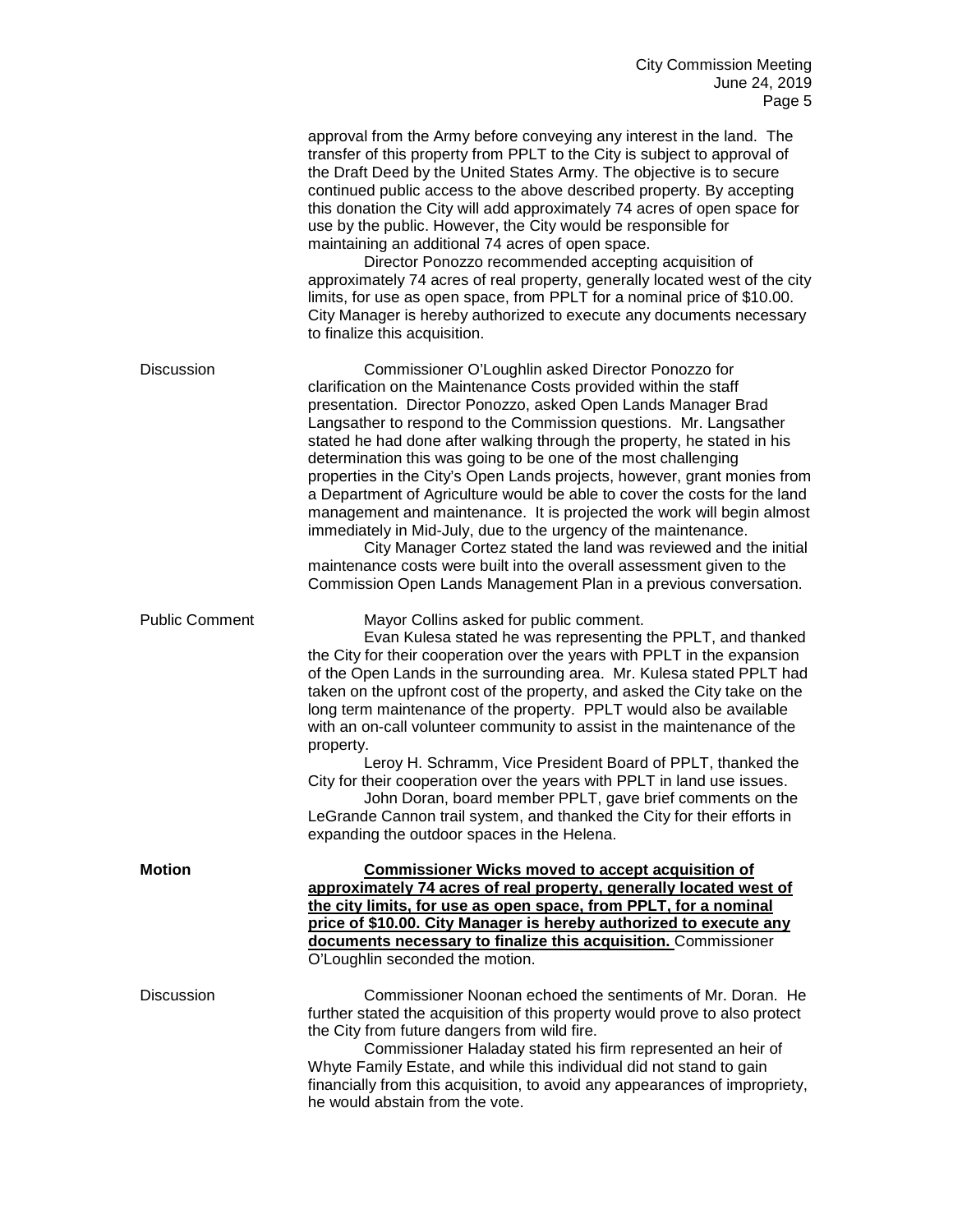**Vote** City Clerk Havens called a roll call vote, as follows: Commissioner Haladay abstained, Commissioner Wicks voted aye, Commissioner Noonan voted aye, Commissioner O'Loughlin voted aye, Mayor Collins voted aye. **The motion carried, 4-0.** 

> B. CONSIDER THE ACCEPTANCE OF THE 2019 HELENA OPEN LANDS WORK PLAN.

Staff Report Parks and Recreation Director Kristi Ponozzo reported the 2019 Helena Open Lands Work Plan was drafted in consultation with the Helena Open Lands Management Advisory Committee (HOLMAC). This plan is a collaborative effort that includes input from HOLMAC members and the public. The 2018 Helena Open Lands Work Plan was made available for public comment on the city's website on March 11, 2019 and formally reviewed with HOLMAC and the public on April 9, 2019. Forty-two citizens who submitted electronic comments and numerous Helena citizens who attended the HOLMAC Open House were given an opportunity to provide input into the final draft of the 2019 Open Lands Work Plan.

City staff and the HOLMAC committee recommend approval of the 2019 Helena Open Lands Work Plan. The work plan will be amended annually to address land management needs that have emerged as a result of input from the citizens of Helena, HOLMAC, and/or city staff. f the site. Approval will allow the City to implement land stewardship activities required to manage the city's open lands over the next 12 months.

Director Ponozzo recommended approval of the 2019 Helena Open Lands Work Plan.

Discussion Commissioner Haladay asked for clarification of the version of the Work Plan which would be approved this evening. Ms. Ponozzo confirmed the version of the Work Plan in the evenings meeting packet was the correct version, and the version posted on the HOLMAC website was the outdated version, it has since been replaced.

Commissioner Haladay asked why the older plan was posted on the webpage, when an alternate version was available. Director Ponozzo responded this was a staff oversight and this would be dealt with more proficiently in the future.

Commissioner Haladay asked for the minutes from the open house meeting which occurred on April 9, 2019, and these were provided by Director Ponozzo. Commissioner Haladay acknowledged the receipt of the minutes, but state due to the minutes being provided so late, he would be voting to table this item, to give time to absorb the information.

Commissioner Wicks stated she also would like to review the items provided and would prefer to table this item given the lateness to which the current work plan was provided and posted publicly, stating she would like additional time for review prior to adoption.

Commissioner Noonan referenced a specific item in the public commentary provided in the packet, and stated this was an example of the miscommunication of the current work plan and he would support a tabling of this item at this time.

Commissioner Haladay stated he would like to know where the recommendation of bike jumps arose in the previous work plan, stating he felt they were a poor recommendation given the public commentary received by the city on this matter, specifically calling out the jumps as a point of controversy. Director Ponozzo stated the jumps were user created and were not in compliance with the safety regulations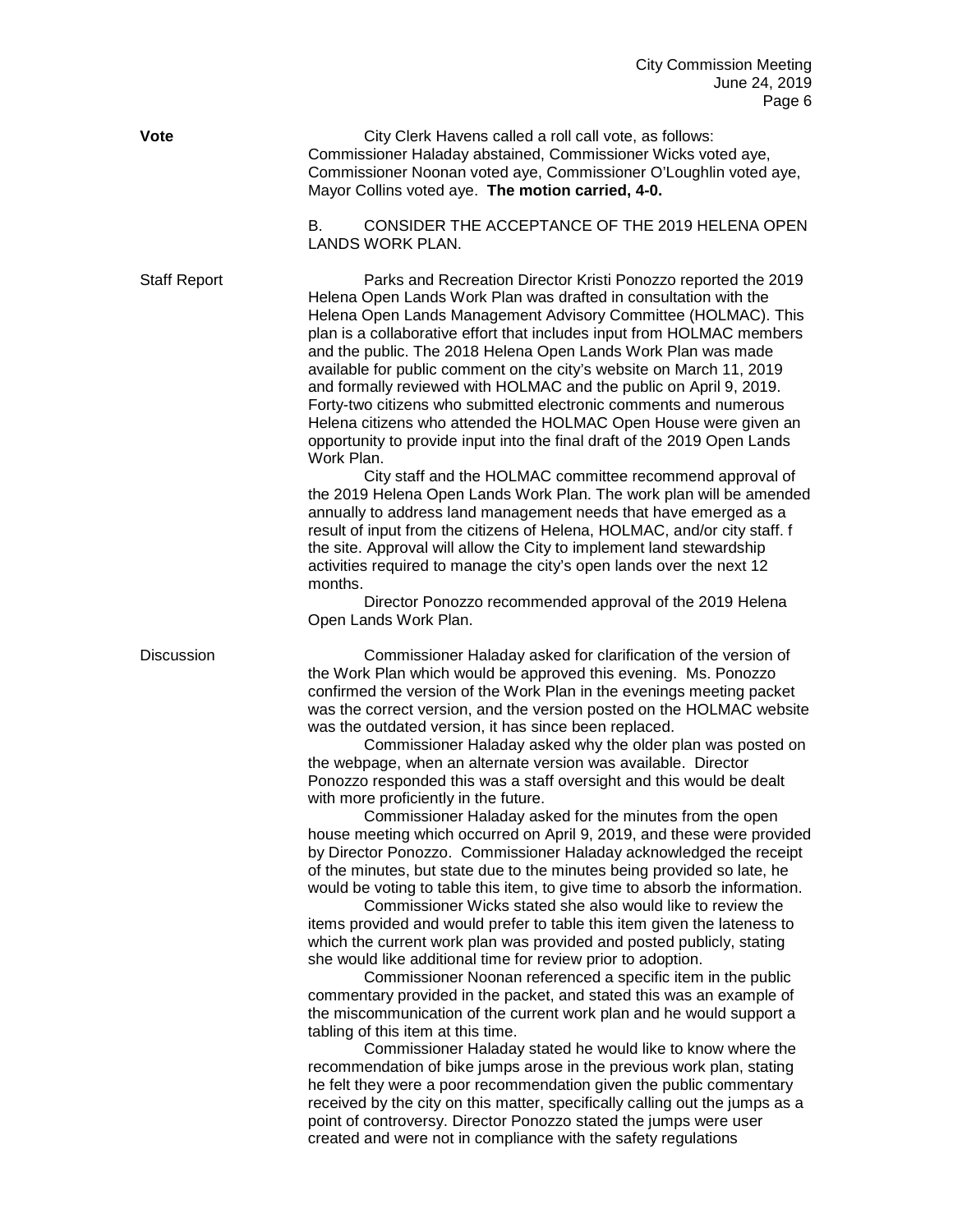sanctioned by the City. Commissioner Haladay stated he would like further information from staff on this particular topic, and was troubled by the inclusion of the jumps given the previous conversations had. Director Ponozzo confirmed staff would follow-up.

Commissioner Noonan asked how the interviews being conducted with consultants right now, pertained to the Open Lands Work Plan. Director Ponozzo stated the consultants were being interviewed for the shaping of the Open Lands Recreation Plan, they will be asked to set the broad scope of the policies of Recreation Management on the City's Open Lands system.

City Manager Cortez stated, following the update of the Open Lands Management Plan, the City would be working under standard operating procedures, and have defined processes to avoid inconsistencies in the policy decisions of the City, and to involve all relevant stakeholders in an open and transparent process, prior to the policy formation.

Commissioner Noonan asked Director Ponozzo would verify the timeline of the Request for Proposal for the contractors and involved in the work on the Open Land Work Plan, and confirm if the Request for Proposal was re-posted, prior to the contracting of the current **Consultant** 

# **Commissioner Haladay moved to table the item.**

Commissioner Wicks seconded the motion.

Discussion Commissioner Haladay stated he was particularly concerned with the process by which the work plan was brought forth, and it was worth further discussion as to how this matter and others like it would be handled in the future.

**Vote** Commissioner Wicks seconded the motion. City Clerk Havens called a roll call vote, as follows: Commissioner Haladay voted aye, Commissioner Wicks voted aye, Commissioner Noonan voted aye, Commissioner O'Loughlin voted aye, and Mayor Collins voted aye. **The motion carried, 5-0.**

> C. CONSIDER FINAL PASSAGE OF ORDINANCES NECESSARY TO CREATE AND ESTABLISH THE DOWNTOWN (DT) AND TRANSITIONAL RESIDENTIAL (TR) ZONING DISTRICTS AND ATTENDANT REGULATIONS.

> In 2017, the planning process began to develop and new mixeduse district for the city's downtown, in alignment with the 2011 Growth Policy and the Downtown Neighborhood Plan. The code devised as part of the Zoning Commission's planning process has led to the creation of two new, proposed land use districts: the Downtown and Transitional Residential Districts. The Downtown District's intent is to promote mixeduse development and, by extension, bring renewed vitality to the city's historic downtown core in a manner that is sustainable and inclusive to current and prospective residents, businesses, and developers alike. The Transitional Residential District is intended to serve as a transitional buffer between the Downtown District and the residential districts bordering the downtown, with shorter height and, by extension, decreased density. The two new districts will ultimately replace the nine existing district that comprise the historic downtown core, in an effort to streamline the development permitting process for the area.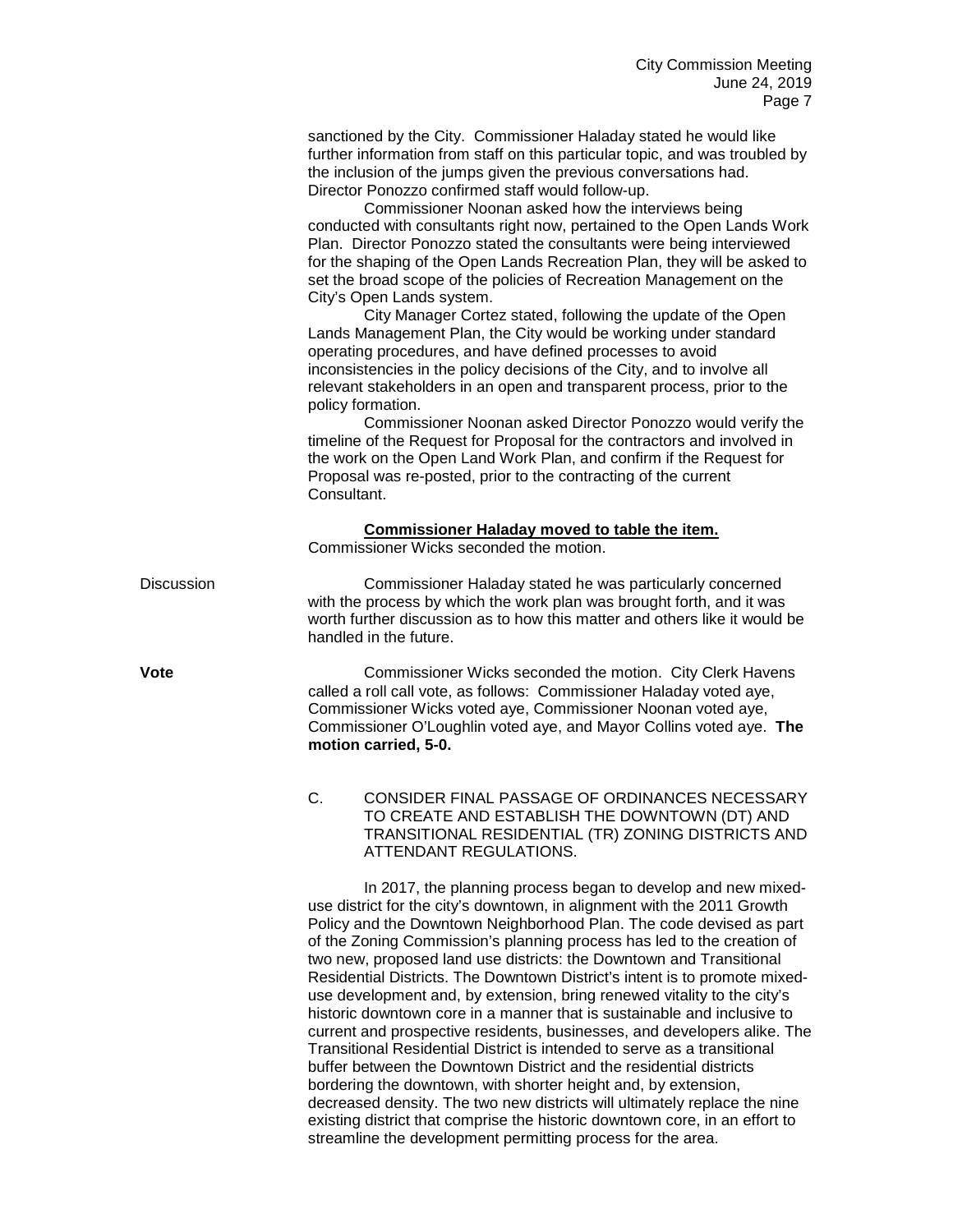On March 13, 2018, the City of Helena Zoning Commission held a hearing and recommended amending City Code to establish regulations for both a Downtown District and a Transitional Residential District, thereby affirming that the proposed districts' code changes are both consistent with the 2011 Growth Policy and Montana zoning criteria. Due to the scope of this rezoning effort, City staff spent the past year meticulously refining the language to assure the proposed changes are consistent with the current format of the adopted City Code, addressing errors of consistency between the proposed code language and existing chapters, reducing redundancies between the proposed and existing code, and parsing out the language into separate ordinances for chapters affected by the language update.

In recent months, City staff have conducted a public information session in March— and scheduled a further event for June 13, 2019—to present information about the proposed zoning changes and to allow the public to comment on the final code language and boundary. Thirty-three business owners, residents, developers, and commercial realtors attended the first event. Following this meeting, city staff met with the Zoning Commission to further refine code wording and review permitted and non-permitted uses.

The City Commission held a first passage public hearing on June 10, 2019. At that hearing, the Commission unanimously moved to approve first passage of all ordinances to amend Titles 11 and 7 of the City Code to establish the Downtown and Transitional Residential Zoning District. Final passage of the code remains, followed by public hearings on the adoption of the district boundaries later this summer.

The Downtown and Transitional Residential Districts will promote mixed-use development patterns in the city's historic downtown core, in a manner that is consistent with both the 2011 Growth Policy and the 2016 Downtown Neighborhood Plan.

Commercial development within city limits may produce lower resource(s) and infrastructural impacts by promoting the reuse of an undeveloped site with connections to City services and infrastructure.

The implementation of zoning that includes building design standards and regulation of location of buildings and parking lots may make existing buildings nonconforming.

Director Haugen recommended approval of the following Ordinances:

1. Move to approve final passage of Ordinance 3256 creating the Downtown and Transitional Residential Zoning Districts and uses allowed therein by amending Chapter 2 of Title 11 of the Helena City Code.

2. Move to approve final passage of Ordinance 3257 establishing district dimensional and design standards for the Downtown and Transitional Residential Districts by amending Chapter 4 of Title 11 of the Helena City Code.

3. Move to approve final passage of Ordinance 3258 limiting setback variances in the Downtown and Transitional Residential Districts by amending Chapter 5 of Title 11 of the Helena City Code.

4. Move to approve final passage of Ordinance 3259 establishing Downtown and Transitional Residential District zoning regulations by adopting Chapter 9 of Title 11 of the Helena City Code.

5. Move to approve final passage of Ordinance 3260 establishing off-street parking regulations in the Downtown and Transitional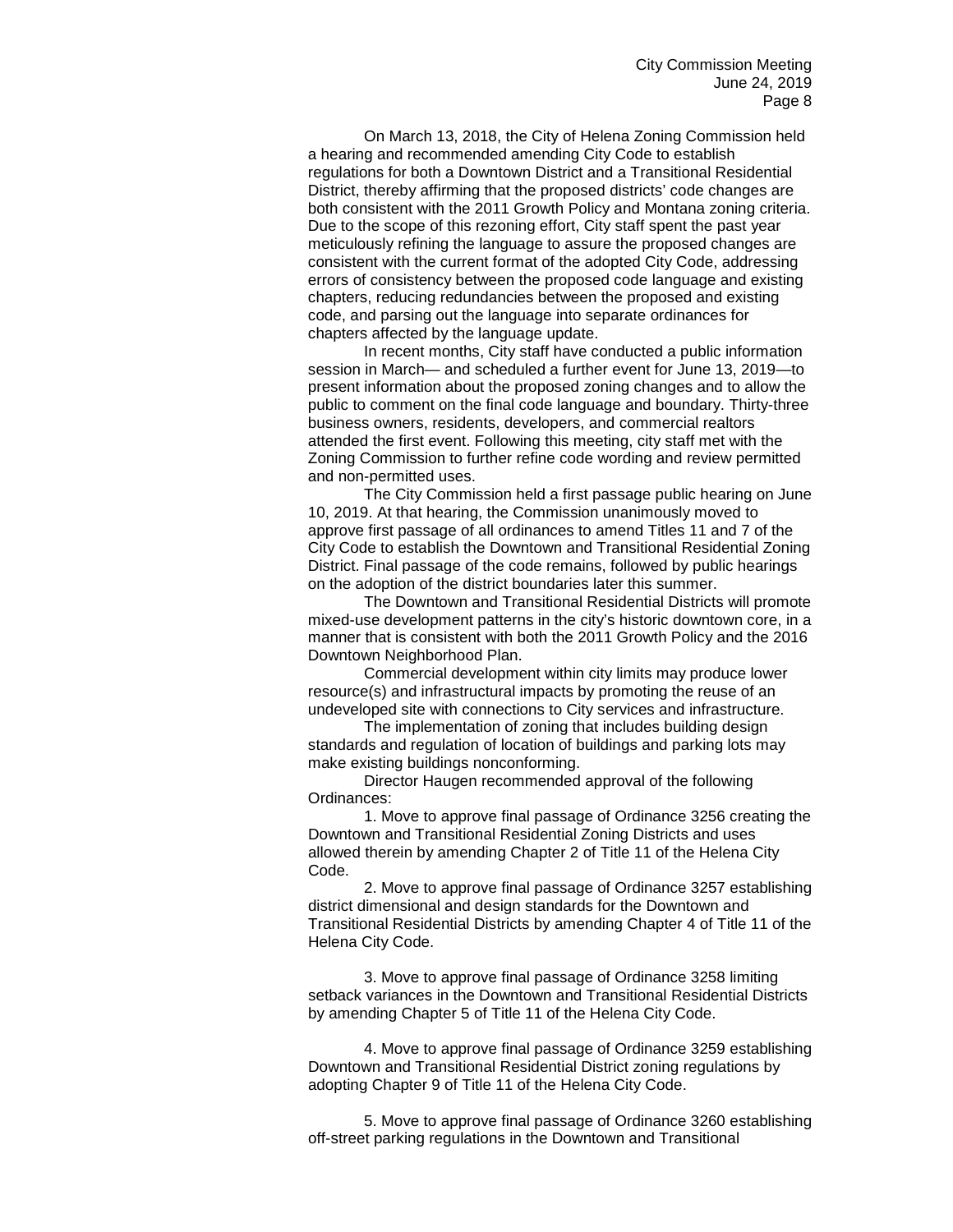|                       | Residential Districts by amending Chapter 22 of Title 11 of the Helena<br>City Code.                                                                                                                                                                                                                                                                                                                                                                                                                                                                                                                                                                                                                                                                                                                                                                                                                                                                                                                                                                                                                                                                                                                                                                                                                                                                                                            |
|-----------------------|-------------------------------------------------------------------------------------------------------------------------------------------------------------------------------------------------------------------------------------------------------------------------------------------------------------------------------------------------------------------------------------------------------------------------------------------------------------------------------------------------------------------------------------------------------------------------------------------------------------------------------------------------------------------------------------------------------------------------------------------------------------------------------------------------------------------------------------------------------------------------------------------------------------------------------------------------------------------------------------------------------------------------------------------------------------------------------------------------------------------------------------------------------------------------------------------------------------------------------------------------------------------------------------------------------------------------------------------------------------------------------------------------|
|                       | 6. Move to approve final passage of Ordinance 3261 establishing<br>sign regulations for the Downtown and Transitional Residential Districts<br>by amending Chapter 23 of Title 11 of the Helena City Code.                                                                                                                                                                                                                                                                                                                                                                                                                                                                                                                                                                                                                                                                                                                                                                                                                                                                                                                                                                                                                                                                                                                                                                                      |
|                       | 7. Move to approve final passage of Ordinance 3262 amending<br>chapter 13 of Title 7 of the Helena City Code to allow sandwich board<br>signs as a permitted encroachment.                                                                                                                                                                                                                                                                                                                                                                                                                                                                                                                                                                                                                                                                                                                                                                                                                                                                                                                                                                                                                                                                                                                                                                                                                      |
| <b>Discussion</b>     | Commissioner Wicks thanked the staff on their work on this item,<br>but cautioned staff regarding public outreach in further endeavors, she<br>was particularly concerned the public have a full understanding on the<br>practical impact on the community, in matters such as these.<br>Commissioner O'Loughlin asked for clarification of the process<br>for CUP for the pre-release centers, casinos, and emergency shelters,<br>and what would trigger this process. Director Haugen stated any new<br>property of this type would need to apply for a CUP, and technically<br>speaking the Ordinance's intent was to address an expansion of the<br>physical property; and in practical terms if the build-out was on 75% or<br>more of the property, it would trigger the CUP process.<br>Commissioner O'Loughlin stated concerns over an article in the<br>Independent Record, and felt the quote attributed in the article as a direct<br>quote from her was inaccurate. The Commissioner stated for the record,<br>she would never presume to speak for the Commission as a whole.<br>Deputy Attorney O'Connor clarified for the record the CUP<br>process would not be necessarily be automatically triggered, and would<br>depend on the types of renovations.<br>Brief discussion occurred on the proper parliamentary procedure<br>on the motions, including the Wicks amendement. |
| <b>Public Comment</b> | Mayor Collins called for public comment. None was received.                                                                                                                                                                                                                                                                                                                                                                                                                                                                                                                                                                                                                                                                                                                                                                                                                                                                                                                                                                                                                                                                                                                                                                                                                                                                                                                                     |
| <b>Motion</b>         | <b>Commissioner O'Loughlin moved to approve final passage</b><br>of 3256 an ordinance creating the Downtown and Transitional<br><b>Residential Zoning Districts and uses allowed therein by amending</b><br>Chapter 2 of Title 11 of the Helena City Code. Commissioner Noonan<br>seconded.                                                                                                                                                                                                                                                                                                                                                                                                                                                                                                                                                                                                                                                                                                                                                                                                                                                                                                                                                                                                                                                                                                     |
|                       | <b>Commissioner Wicks Move to amend the ordinance</b><br>creating the Downtown and Transitional Residential Zoning<br>Districts and uses allowed therein by amending Chapter 2 of Title<br>11 of the Helena City Code to make prelease center, casino, and<br>emergency shelter uses allowed in the Downtown District through<br>the conditional use process, as presented in Section 11-2-3.<br>Commissioner Haladay seconded the motion.                                                                                                                                                                                                                                                                                                                                                                                                                                                                                                                                                                                                                                                                                                                                                                                                                                                                                                                                                      |
| <b>Discussion</b>     | Commissioner O'Loughlin thanked the Zoning Commission for<br>their efforts, and felt this CUP amendment would allow the Commission<br>to be more reflective of the community's needs and wishes in this matter.<br>Commissioner Wicks echoed Commissioner O'Loughlin's<br>sentiments.                                                                                                                                                                                                                                                                                                                                                                                                                                                                                                                                                                                                                                                                                                                                                                                                                                                                                                                                                                                                                                                                                                           |
| Vote                  | City Clerk Havens called a roll call vote, as follows:<br>Commissioner Haladay voted aye, Commissioner Wicks voted aye,                                                                                                                                                                                                                                                                                                                                                                                                                                                                                                                                                                                                                                                                                                                                                                                                                                                                                                                                                                                                                                                                                                                                                                                                                                                                         |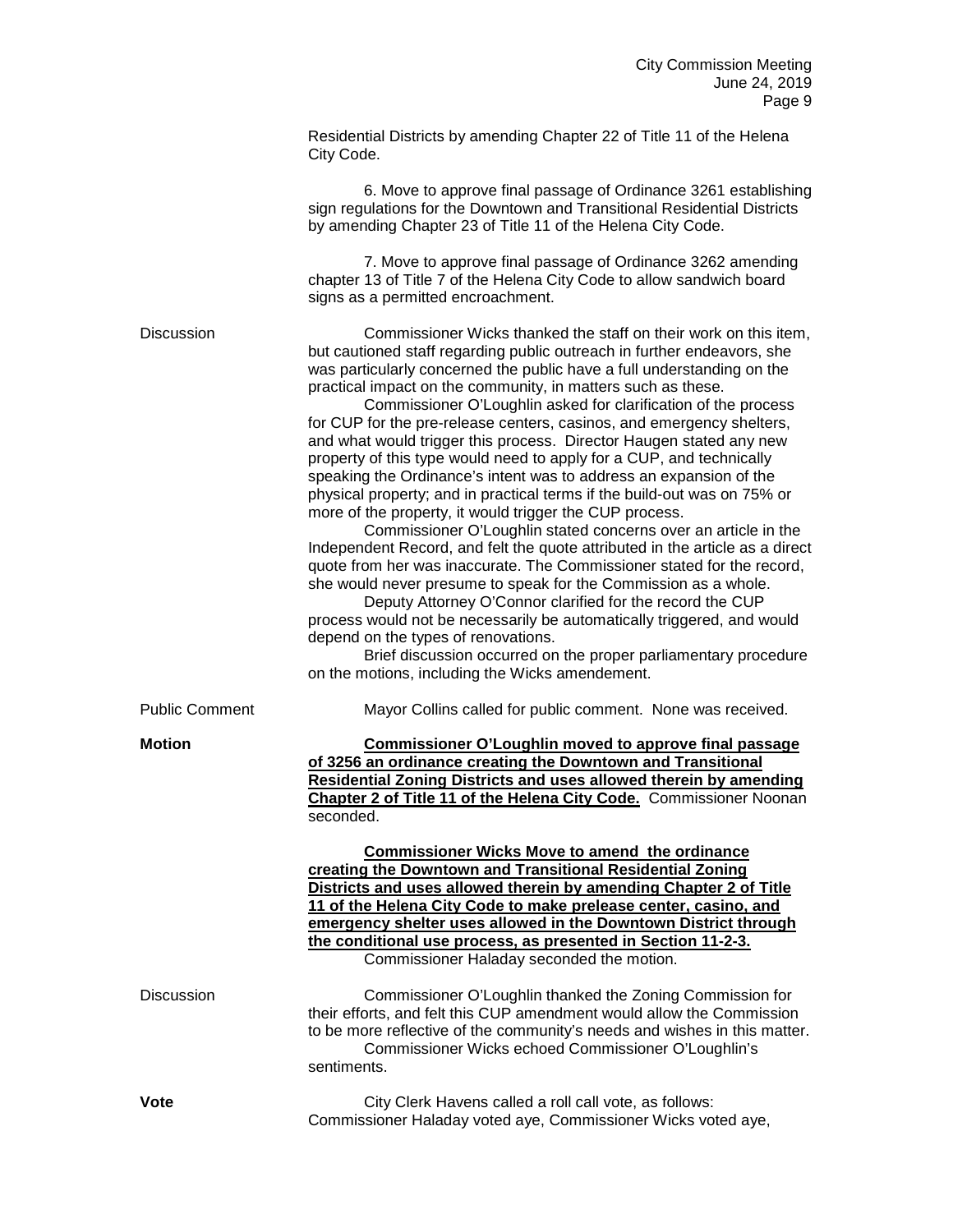Commissioner Noonan voted aye, Commissioner O'Loughlin voted aye, and Mayor Collins voted aye. **The motion carried, 5-0.** 

**Commissioner O'Loughlin moved to approve final passage of an ordinance creating the Downtown and Transitional Residential Zoning Districts and uses allowed therein by amending Chapter 2 of Title 11 of the Helena City Code, as amended.** Commissioner Noonan seconded the motion. City Clerk Havens called a roll call vote, as follows: Commissioner Haladay voted aye, Commissioner Wicks voted aye, Commissioner Noonan voted aye, Commissioner O'Loughlin voted aye, and Mayor Collins voted aye. **The motion carried, 5-0. Ordinance 3256.**

**Commissioner Haladay moved to approve final passage of an ordinance establishing district dimensional and design standards for the Downtown and Transitional Residential Districts by amending Chapter 4 of Title 11 of the Helena City Code.**  Commissioner Wicks seconded the motion. City Clerk Havens called a roll call vote, as follows: Commissioner Haladay voted aye, Commissioner Wicks voted aye, Commissioner Noonan voted aye, Commissioner O'Loughlin voted aye, and Mayor Collins voted aye. **The motion carried, 5-0. Ordinance 3257.**

**Commissioner Haladay moved to approve final passage of an ordinance limiting setback variances in the Downtown and Transitional Residential Districts by amending Chapter 5 of Title 11 of the Helena City Code.** Commissioner Noonan seconded the motion. City Clerk Havens called a roll call vote, as follows: Commissioner Haladay voted aye, Commissioner Wicks voted aye, Commissioner Noonan voted aye, Commissioner O'Loughlin voted aye, and Mayor Collins voted aye. **The motion carried, 5-0. Ordinance 3258.** 

**Commissioner Noonan moved to approve final passage of an ordinance establishing Downtown and Transitional Residential District zoning regulations by adopting Chapter 9 of Title 11 of the Helena City Code.** Commissioner O'Loughlin seconded the motion. City Clerk Havens called a roll call vote, as follows: Commissioner Haladay voted aye, Commissioner Wicks voted aye, Commissioner Noonan voted aye, Commissioner O'Loughlin voted aye, and Mayor Collins voted aye. **The motion carried, 5-0. Ordinance 3259.** 

**Commissioner O'Loughlin moved to approve final passage of an ordinance establishing off-street parking regulations in the Downtown and Transitional Residential Districts by amending Chapter 22 of Title 11 of the Helena City Code.** Commissioner Noonan seconded the motion. City Clerk Havens called a roll call vote, as follows: Commissioner Haladay voted aye, Commissioner Wicks voted aye, Commissioner Noonan voted aye, Commissioner O'Loughlin voted aye, and Mayor Collins voted aye. **The motion carried, 5-0. Ordinance 3260.**

**Commissioner Haladay moved to approve final passage of an ordinance establishing sign regulations for the Downtown and Transitional Residential Districts by amending Chapter 23 of Title 11 of the Helena City Code.** Commissioner Noonan seconded the motion. City Clerk Havens called a roll call vote, as follows: Commissioner Haladay voted aye, Commissioner Wicks voted aye, Commissioner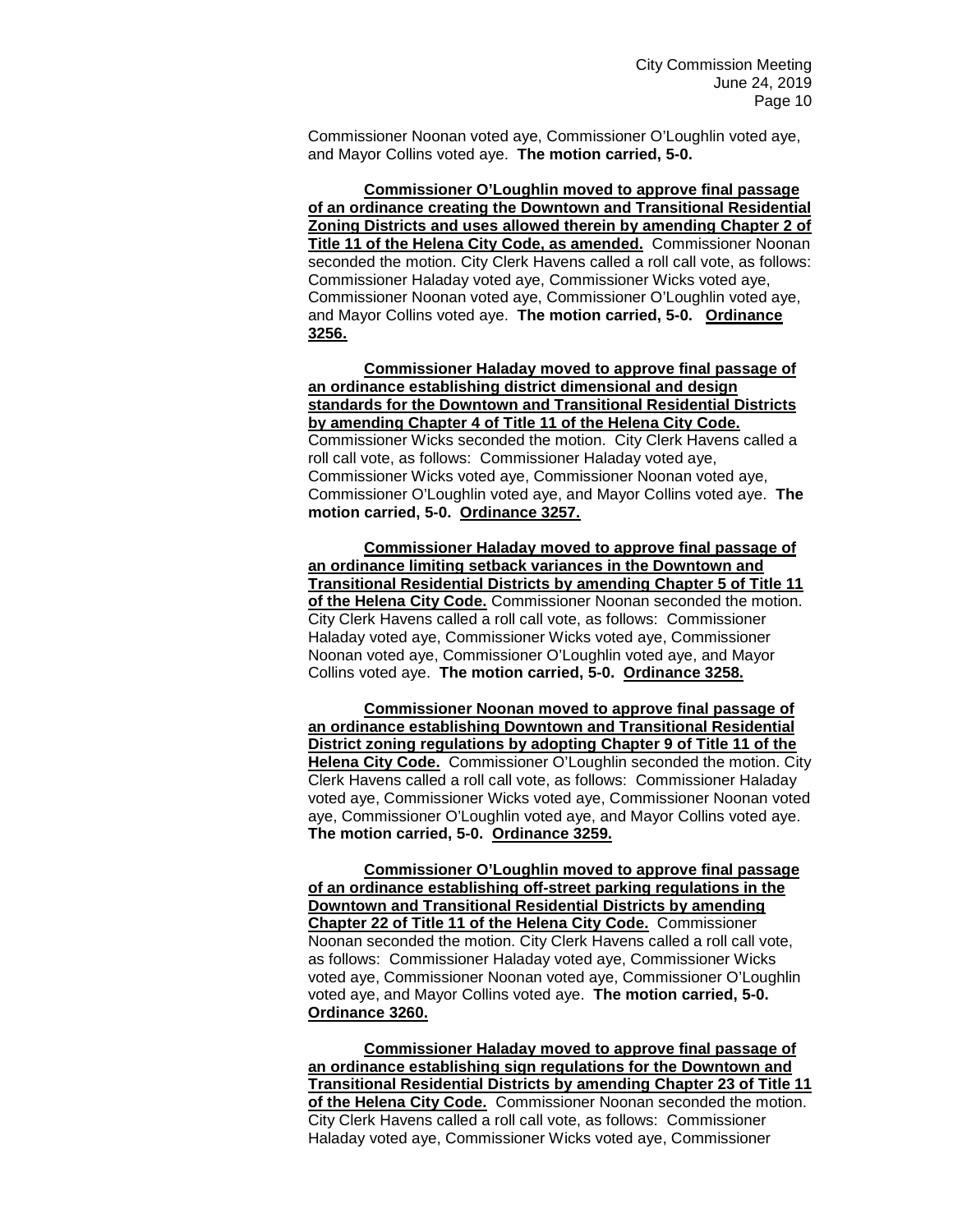| Noonan voted aye, Commissioner O'Loughlin voted aye, and Mayor |  |
|----------------------------------------------------------------|--|
| Collins voted aye. The motion carried, 5-0. Ordinance 3261     |  |

|                        | Commissioner Wicks moved to approve final passage of an<br>ordinance amending chapter 13 of Title 7 of the Helena City Code to<br>allow sandwich board signs as a permitted encroachment.<br>Commissioner Noonan seconded the motion.                                                                                                                                                                                                                                                                                                                                                                                                                                                                                                                                                                                                                                                                                                                                                                                                                                                                                 |  |
|------------------------|-----------------------------------------------------------------------------------------------------------------------------------------------------------------------------------------------------------------------------------------------------------------------------------------------------------------------------------------------------------------------------------------------------------------------------------------------------------------------------------------------------------------------------------------------------------------------------------------------------------------------------------------------------------------------------------------------------------------------------------------------------------------------------------------------------------------------------------------------------------------------------------------------------------------------------------------------------------------------------------------------------------------------------------------------------------------------------------------------------------------------|--|
| <b>Discussion</b>      | Commissioner Haladay confirmed the sentiments of the other<br>Commissioners, and stated this was a good example of open process<br>including all stakeholders involved, and public outreach which deflated a<br>potentially contentious discussion.<br>Director Haugen thanked the Zoning Commission for all of their<br>efforts and the efforts of City Staff for all their hard work on this matter.                                                                                                                                                                                                                                                                                                                                                                                                                                                                                                                                                                                                                                                                                                                |  |
| Vote                   | City Clerk Havens called a roll call vote, as follows:<br>Commissioner Haladay voted aye, Commissioner Wicks voted aye,<br>Commissioner Noonan voted aye, Commissioner O'Loughlin voted aye,<br>and Mayor Collins voted aye. The motion carried, 5-0. Ordinance<br>3262                                                                                                                                                                                                                                                                                                                                                                                                                                                                                                                                                                                                                                                                                                                                                                                                                                               |  |
| <b>Motion</b>          | Commissioner Noonan moved to adjust the order of the<br>agenda, making the Public Hearing item B. first on the Public<br>Hearing agenda. Commissioner Wicks seconded the motion. City Clerk<br>Havens called a roll call vote, as follows: Commissioner Haladay voted<br>aye, Commissioner Wicks voted aye, Commissioner Noonan voted aye,<br>Commissioner O'Loughlin voted aye, and Mayor Collins voted aye. The<br>motion carried, 5-0.                                                                                                                                                                                                                                                                                                                                                                                                                                                                                                                                                                                                                                                                             |  |
| <b>Discussion</b>      | Commissioner Wicks stated she would be recusing herself from<br>the Public Hearing item A. for the CUP.                                                                                                                                                                                                                                                                                                                                                                                                                                                                                                                                                                                                                                                                                                                                                                                                                                                                                                                                                                                                               |  |
| <b>Public Hearings</b> | <b>PUBLIC HEARINGS</b>                                                                                                                                                                                                                                                                                                                                                                                                                                                                                                                                                                                                                                                                                                                                                                                                                                                                                                                                                                                                                                                                                                |  |
|                        | CONSIDER A RESOLUTION FOR A CONDITIONAL USE<br>А.<br>PERMIT (CUP) TO ALLOW A CASINO IN THE B-2 ZONING<br>DISTRICT; FOR PROPERTY LEGALLY DESCRIBED AS<br>SKELTON ADDITION PHASE 1, BLOCK 1, LOT 6B PROPERTY<br>ADDRESSED AS 1151 PARTRIDGE PLACE, HELENA, MT<br>59601.                                                                                                                                                                                                                                                                                                                                                                                                                                                                                                                                                                                                                                                                                                                                                                                                                                                 |  |
| <b>Staff Report</b>    | Community Development Director Sharon Haugen reported the<br>applicant/property owner is seeking a Conditional Use Permit (CUP) to<br>allow a casino located on a property that is zoned B-2, (General<br>Commercial). The property is developed with an approximately 3,030<br>square foot building and associated off-street parking and landscaping<br>and is currently vacant. The proposed use requires thirty (30) off-street<br>parking places and the current site plan for the property only shows<br>twenty-nine (29) spaces of which two (2) are ADA compliant. The original<br>owner was required to install only twenty-seven (27) parking spaces<br>because they were allowed reductions for bicycle parking spaces. The<br>owner never installed the bicycle spaces that were associated with the<br>reduction. The applicant will be required to provide nine (9) bicycle<br>spaces to meet the parking requirements and associated reductions for<br>the addition of bicycle parking. The casino will be in an existing structure<br>and is compatible with the type and uses within the surrounding |  |

commercial buildings. To the north across the street is a bank. To the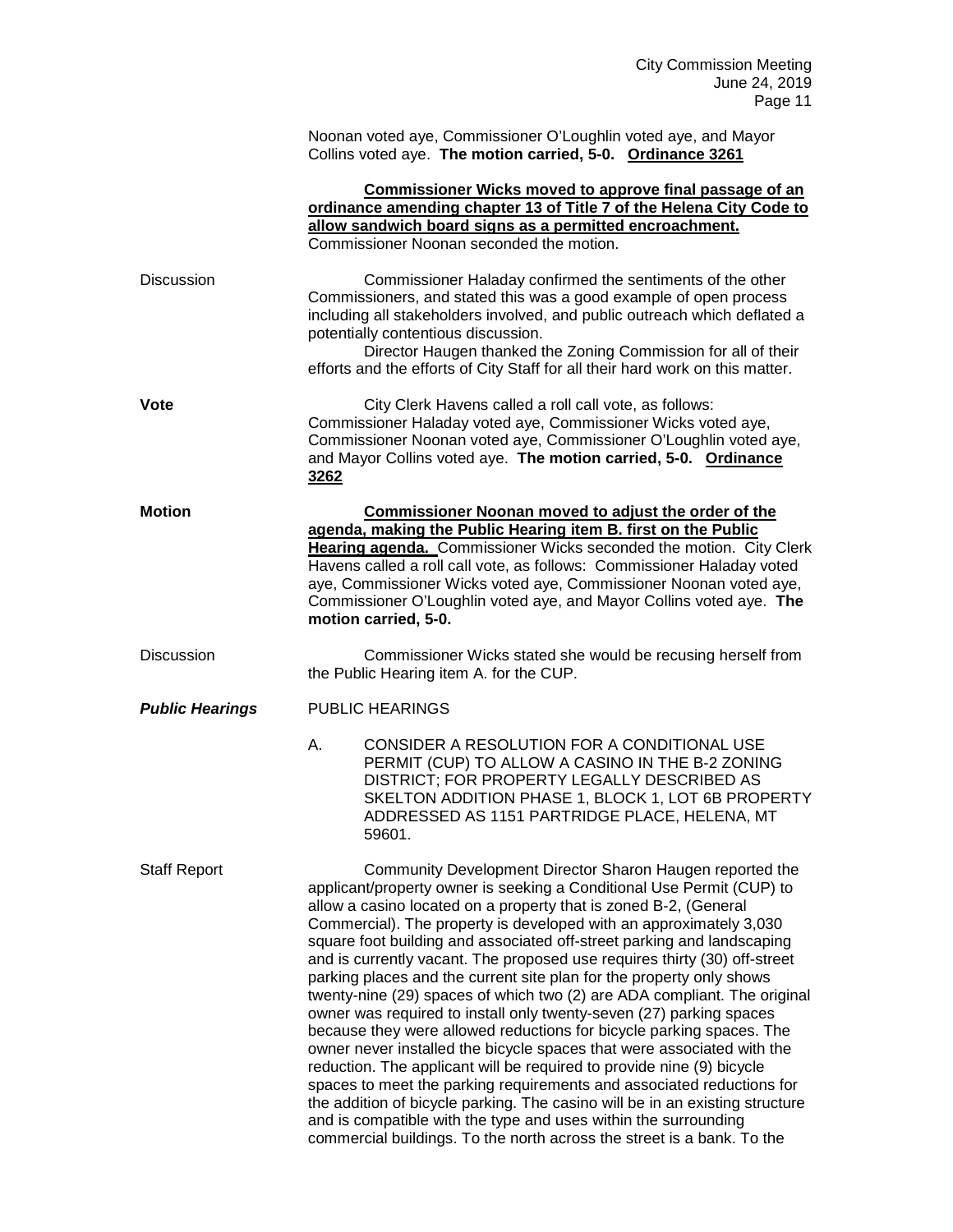south is a health club/gym facility, and to the west is a strip mall with various commercial uses. To the east of the property is N. Montana Avenue According to the Institute of Transportation Engineers, Trip Generation 9th Edition Casino/Video Lottery Establishments have an average rate of 13.43 trips/1,000 square feet of gross floor area. This amount of traffic is considerably less than the restaurant uses that have been located on the site previously. The current street network will handle the traffic generated by the CUP and there is an existing sidewalk network adjacent to the property.

On April 9, 2019, the Helena Zoning Commission held a public hearing and voted to recommend granting conditional approval for a Conditional Use Permit to allow a casino in a B-2 zoning district.

On May 20, 2019 the Helena City Commission held a public hearing to discuss this application. The item was tabled to allow for the assembly of all public comments made on this item. The packet materials have been updated to include all known public comments.

"There were seven (7) comments in support of the application. The comments in favor of the application generally cited the casino as a clean and safe environment and cited a lack of crime associated with the use. There were fifteen (15) comments made in opposition to the application. The comments in opposition to the application generally cited the number of existing casinos, and the proximity to a residential neighborhood. The comments in opposition to the application generally stated that the proposed use would negatively impair the peaceful use of the surroundings stating a correlation with crime and an impact on property values. This will fill an existing vacant building with a viable business.

Director Haugen recommended approval of a resolution granting a conditional use permit to allow a 1,900 square foot casino use in an existing building in a B-2 (General Commercial) Zoning District on property legally described as Lot 6B in Block 1 of Lot 6 Minor Subdivision of the Skelton Addition Subdivision, Phase 1, generally located south of Partridge Place and west of Montana Avenue, and addressed as 1151 Partridge Place, Helena, MT 59601.

Discussion Mayor Collins asked about restrictions on signage for the building, especially as it pertains to the Zoning Commission's restrictions on glare. Director Haugen stated the signage for this CUP, would be governed by the Ordinances which pertained to signage for businesses in general.

> Commissioner Haladay followed-up on this question, asking for clarification on the type of sign the applicant anticipated would be installed on the property, particularly if a lighted or change-content sign would be installed. Commissioner Haladay asked for clarification on the thresholds for a glare nuisance as considered by the Zoning Commission and how they might apply to electronic signs; finally, would this be an item which would be added as a condition to the CUP.

> Director Haugen stated she would defer to the Deputy City Attorney for clarification on amending the CUP requirements. Attorney O'Connor confirmed this could be a condition added to the requirements for the CUP, as long as facts were stated on the public record supporting the condition.

Commissioner Haladay asked where the exact location of the smoking area would be. Director Haugen asked to defer the question to the applicant of the CUP to give an exact location.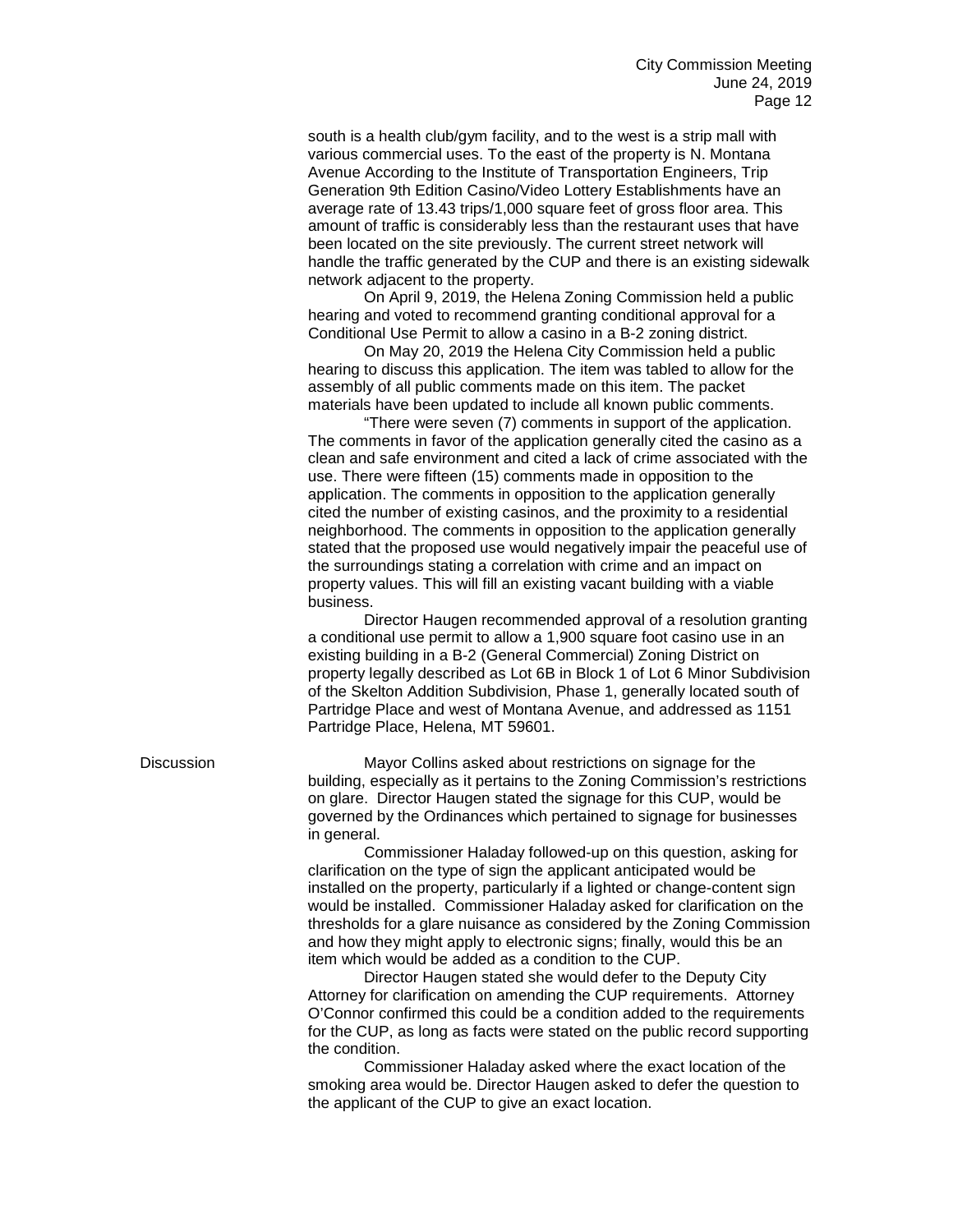| <b>Public Testimony</b> | Mayor Collins declared the public portion of the hearing open<br>and called for any public testimony.<br>Josh Cary, General Manager of multiple locations for Fuel<br>Fitness, he spoke in support of the CUP. He stated the sale of the<br>adjacent property would allow the Fuel Fitness club to alleviate overhead<br>costs, which at this time were too significant to keep the location open.<br>He asked the Commission to support the approval of the CUP.<br>Randall Green, Commercial Broker, representing the owner of<br>the facility, spoke in support of the CUP, referencing the blight which is<br>developing in the area, and requested the Commission to issue the CUP.<br>Paul Campbell, spoke in support of the CUP, referencing the<br>CUP would allow for the viability of Fuel as a business, and to continue<br>to provide health and fitness services to the community.<br>Nikki Campbell, spoke in support of the CUP, reiterating the<br>importance of the services provided by Fuel Fitness, and sustaining the<br>business.<br>Joel Silverman, Attorney, spoke in favor of the CUP, and stated<br>the applicant of the CUP were at the forefront of the Casino and Liquor<br>License industry in safety and operation.<br>Chris Sandrock, 1305 LeGrande Cannon Blvd, the applicant of<br>the proposed CUP, spoke in favor of the granting the CUP, citing the<br>cleanliness, profitability, and the positive impact on property values of<br>his other operations as evidence to the contrary of some of the public<br>concerns expressed previously. |
|-------------------------|------------------------------------------------------------------------------------------------------------------------------------------------------------------------------------------------------------------------------------------------------------------------------------------------------------------------------------------------------------------------------------------------------------------------------------------------------------------------------------------------------------------------------------------------------------------------------------------------------------------------------------------------------------------------------------------------------------------------------------------------------------------------------------------------------------------------------------------------------------------------------------------------------------------------------------------------------------------------------------------------------------------------------------------------------------------------------------------------------------------------------------------------------------------------------------------------------------------------------------------------------------------------------------------------------------------------------------------------------------------------------------------------------------------------------------------------------------------------------------------------------------------------------------------------------------------------------------|
| Discussion              | Commissioner Haladay asked Mr. Sandrock what the proposed<br>signage for the location would be. Mr. Sandrock stated the signage was<br>already designed, and he felt these designs were within the parameter<br>given as part of the CUP. He stated he has no plans to install a change-<br>able content sign. Commissioner Haladay asked if he planned on<br>installing a sign on the western side of the building. Mr. Sandrock stated<br>he did plan on installing a small box sign on the backside of the building.<br>Commissioner Haladay asked if there were plans to install a<br>designated smoking area anywhere around the building. Mr. Sandrock<br>stated he did not anticipate a large enough volume of smokers to warrant<br>a smoking area, and if it was deemed necessary he would install a<br>smoking area.<br>Commissioner O'Loughlin asked if Director Haugen could locate<br>on the provided map where the Skelton Park was located.                                                                                                                                                                                                                                                                                                                                                                                                                                                                                                                                                                                                                         |
| <b>Motion</b>           | <b>Commissioner Noonan moved to approve a resolution</b><br>granting a conditional use permit to allow a 1,900 square foot<br>casino use in an existing building in a B-2 (General Commercial)<br>Zoning District on property legally described as Lot 6B in Block 1 of<br>Lot 6 Minor_subdivision of the Skelton Addition Subdivision, Phase<br>1, generally located south of Partridge Place and west of Montana<br>Avenue, and addressed as 1151 Partridge Place, Helena, MT 59601.<br>Commissioner Haladay seconded the motion.                                                                                                                                                                                                                                                                                                                                                                                                                                                                                                                                                                                                                                                                                                                                                                                                                                                                                                                                                                                                                                                |
| <b>Discussion</b>       | Commissioner Haladay read aloud the requirements of the CUP,<br>and the thresholds which must be observed in order to grant the CUP.<br>The Commissioner felt there was no need upon review of these<br>requirements to add additional requirements.                                                                                                                                                                                                                                                                                                                                                                                                                                                                                                                                                                                                                                                                                                                                                                                                                                                                                                                                                                                                                                                                                                                                                                                                                                                                                                                               |
| <b>Vote</b>             | City Clerk Havens called a roll call vote, as follows:                                                                                                                                                                                                                                                                                                                                                                                                                                                                                                                                                                                                                                                                                                                                                                                                                                                                                                                                                                                                                                                                                                                                                                                                                                                                                                                                                                                                                                                                                                                             |

Commissioner Haladay voted aye, Commissioner Noonan voted aye,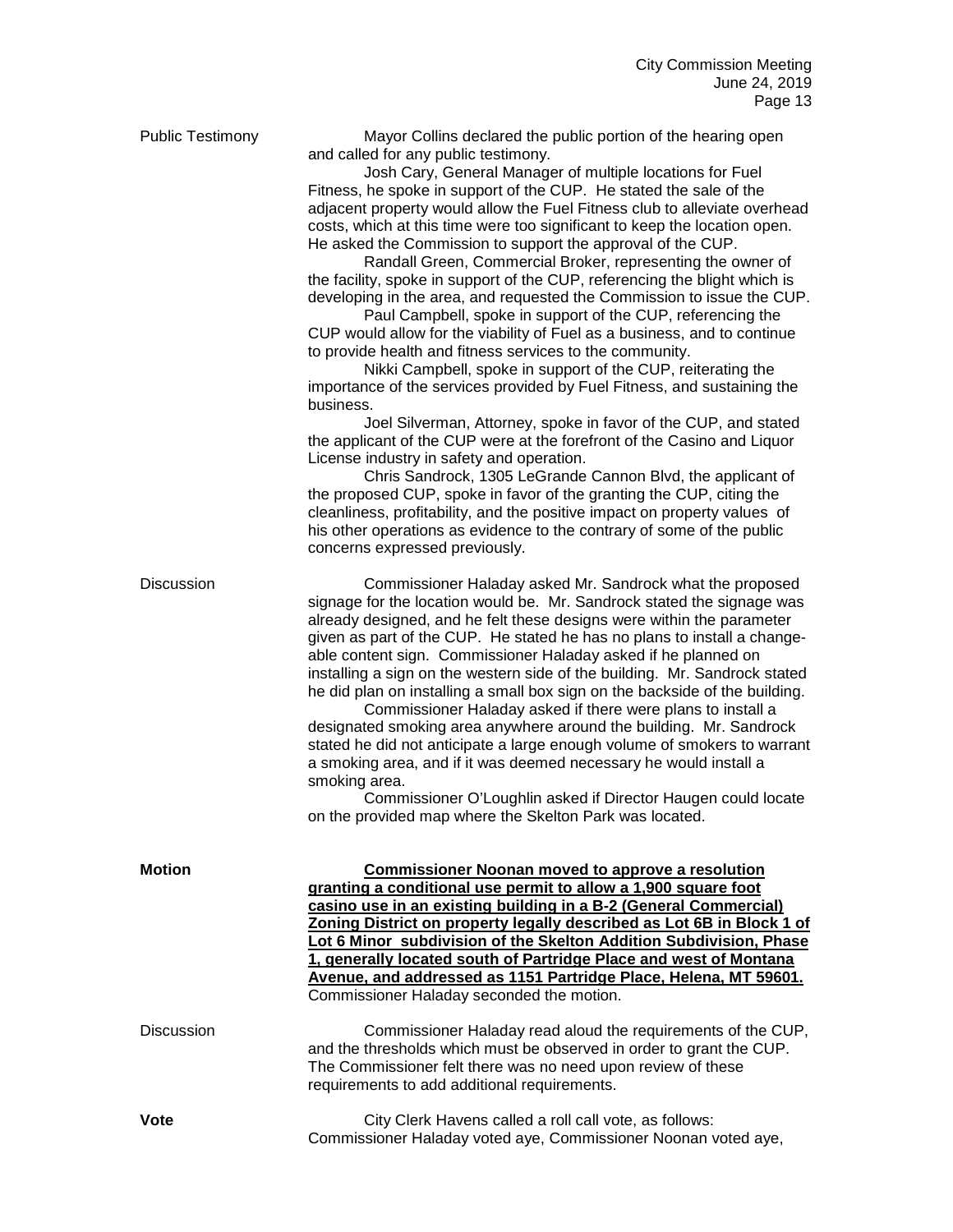Commissioner O'Loughlin voted aye, and Mayor Collins voted aye. Commissioner Wicks recused. **The motion carried, 4-0.**

B**.** CONSIDER A RESOLUTION ADOPTING FINAL BUDGETS, BUDGET AUTHORITIES, AND APPROPRIATIONS FOR THE FISCAL YEAR BEGINNING JULY 1, 2019 AND ENDING JUNE 30 2020, AND THE FISCAL YEAR BEGINNING JULY 1, 2020 AND ENDING JUNE 30, 2021, AND SETTING THE SALARY FOR THE MUNICIPAL COURT JUDGE.

Staff Report **Finance Director Glenn Jorgenson reported the Local** Government Budget Act, MCA, Title 7, Chapter 6, Part 40, requires the City to develop and adopt an annual budget. The annual budget development process has encouraged public participation and included:

> 1. City Manager presentation of the Preliminary Budget to the City Commission on May 20, 2019;

2. Public Hearing Notices published in accordance with MCA 7-1-4127; and

3. A list of amendments to the Preliminary Budget.

Staff proposes to conclude the budget development process by:

1. Conducting the public hearing on the Preliminary Budget to receive public input;

2. Determining if there are any additional changes to be added to the list of amendments to the Preliminary Budget;

3. Adopting the biennial budget resolution for the final budget as amended; and

4. Approval of the annual salary of the municipal judge.

State law requires the Commission's approval of the budget. Approval of the Biennial Budget Resolution enhances the City's ability to conduct business in a timely and efficient manner, while maintaining effective budgetary controls.

Finance Director Jorgenson recommended approval of a resolution adopting final budgets, budget authorities, and appropriations for the fiscal year beginning July 1, 2019 and ending June 30 2020, and the fiscal year beginning July 1, 2020 and ending June 30, 2021, and setting the salary for the municipal court judge.

upgrades, \$15,000 IT personnel training, \$170,000 for two Police Officer

positions, \$28,500 Development Services Engineer, \$33,000 for

| <b>Discussion</b> | Commissioner O'Loughlin asked for clarification on the motions<br>in the amended staff recommendations.<br>Commissioner Wicks asked the City Manager to clarify several<br>line items, within the budget. City Manager Cortez stated the School<br>Resource Officers were continuing to be funded for the time being, but<br>talks will continue with the School District to come to an agreement on<br>the balance of funding for these positions. Ken Wood was publicly<br>stated by the City Manager to be the Acting Fire Chief, and Steve Hagen<br>the Acting Police Chief. Manager Cortez listed the following funded<br>programs/priorities: \$35,000 for a Sustainability Coordinator, \$33,000<br>was allocated for IT security, \$22,500 for IT upgrades, \$50,000 for the |
|-------------------|--------------------------------------------------------------------------------------------------------------------------------------------------------------------------------------------------------------------------------------------------------------------------------------------------------------------------------------------------------------------------------------------------------------------------------------------------------------------------------------------------------------------------------------------------------------------------------------------------------------------------------------------------------------------------------------------------------------------------------------------------------------------------------------|
|                   | Downtown Initiative Project, \$30,000 for a Housing Access RFP, \$42,500<br>for 0.5 FTE Police officer, \$30,000 Transit Improvements, \$22,500 IT                                                                                                                                                                                                                                                                                                                                                                                                                                                                                                                                                                                                                                   |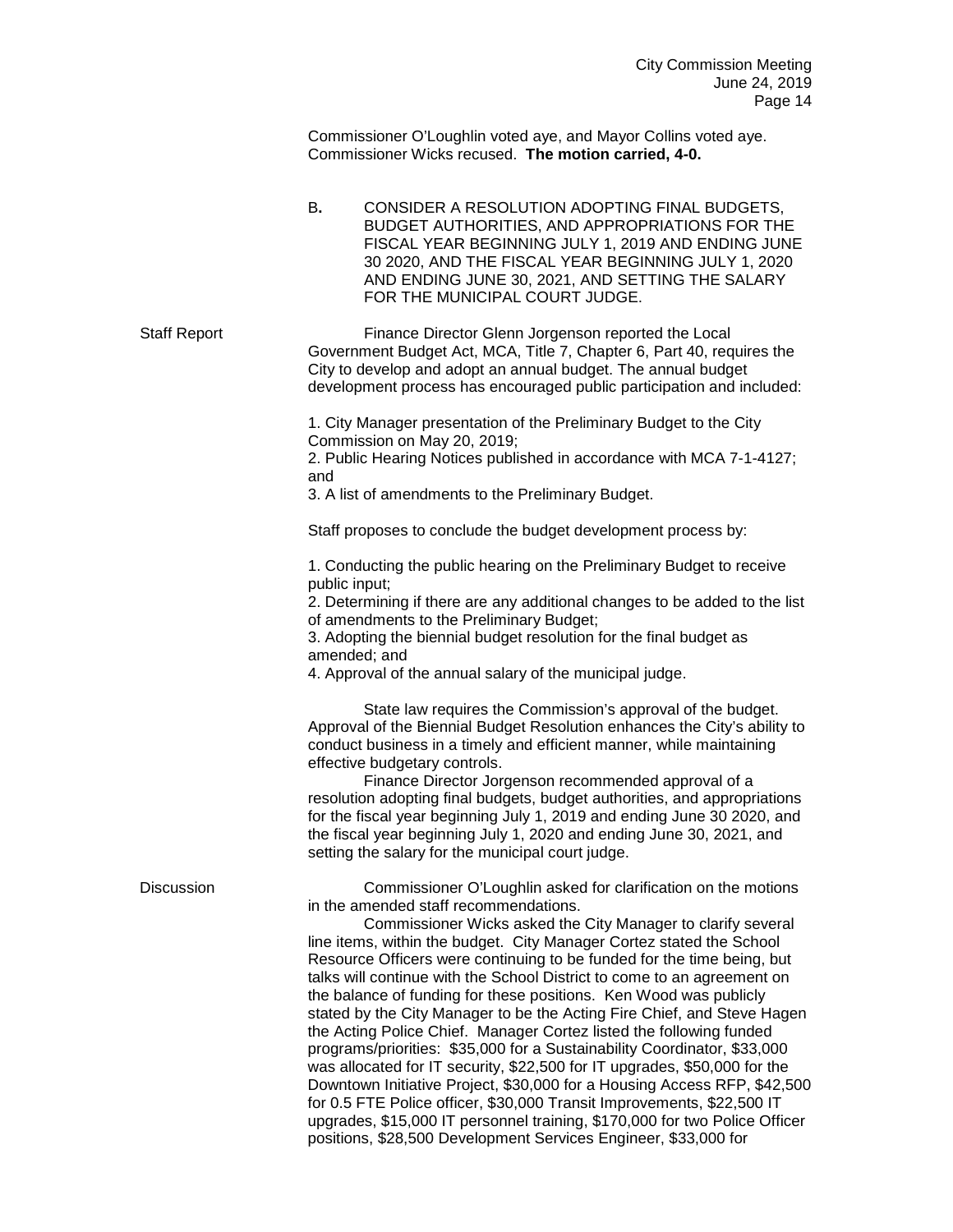Reclassified Employees. A Procurement Officer Consultant position, Code Enforcement Division were also included in the priorities line item funding, however no specific dollar amount was given.

Commissioner Wicks asked for clarification on the 5 additional Positions called "Street Operators". Manager Cortez stated the City's reorganization of the Public Works department into a separate division of a Streets and Transportation Department. This allows for greater accountability; and better service to the needs and priorities of the City.

Commissioner Haladay asked for Director Jorgenson to clarify the deficit illustrated in the summary of the General Fund revenue versus the General Fund Expenditures. Director Jorgenson stated there was a small deficit in the amount of approximately \$25,000. Commissioner Haladay noted this was a large margin of difference in years past when the deficit reached nearly \$750,000. Manager Cortez further stated the deficit would be covered by a transfer of funds by the Enterprise funds.

Commissioner Haladay asked as to the possibility of an increase in salaries in the City budget. Manager Cortez stated there would be amendment of the budget due to the negotiations in process with a local union, as it pertains to salaries.

Public Testimony Mayor Collins declared the public portion of the hearing open and called for any public testimony.

Sumner Sharpe, HCC Chairperson, reported to the Commission the concerns of the HCC on the processes involved in community outreach as it pertains to the City's Budget, including but not limited to staff training. The HCC expressed concerns in the decline in the overall fund balances, and whether or not there would be a minimum amount in the fund available. The engagement of the public generally was addressed, and of the suggestion of a semi-annual report to the Citizenry to show whether the current budget plan is working. The possibility of staggering the list of priorities which were listed in the budget Commission and Manager priorities, in order to reduce stress on the staff to meet the needs of the city while still offering quality when dealing with these priorities. The HCC further recommends exploring other considerations of new revenue sources in the form of business retention and maintenance, instead of increasing rates on the citizens as an ad hoc source of revenue. The HCC further suggested the development of a Joint Growth Policy between the City and County, in order to more efficiently address joint growth issues. Finally, the implementation of a small gas tax was proposed, to further address revenue sources. The HCC recommended looking more broadly at possible revenue sources for the City.

| <b>Motion</b>     | <b>Commissioner Noonan moved to approve a resolution</b><br>adopting final budgets, budget authorities, and appropriations for<br>the fiscal year beginning July 1, 2019 and ending June 30 2020, and<br>the fiscal year beginning July 1, 2020 and ending June 30, 2021, and<br>setting the salary for the municipal court judge, as amended.<br>Commissioner O'Loughlin seconded the motion. |
|-------------------|------------------------------------------------------------------------------------------------------------------------------------------------------------------------------------------------------------------------------------------------------------------------------------------------------------------------------------------------------------------------------------------------|
| <b>Discussion</b> | Commissioner Noonan offered his thanks to the City Staff for<br>their efforts in the budget process.<br>Commissioner Haladay asked for clarification on the motions<br>given forth by Commissioner Noonan and did it include the amendment.<br>Deputy City Attorney O'Connor confirmed the amendment was included<br>in the motion.                                                            |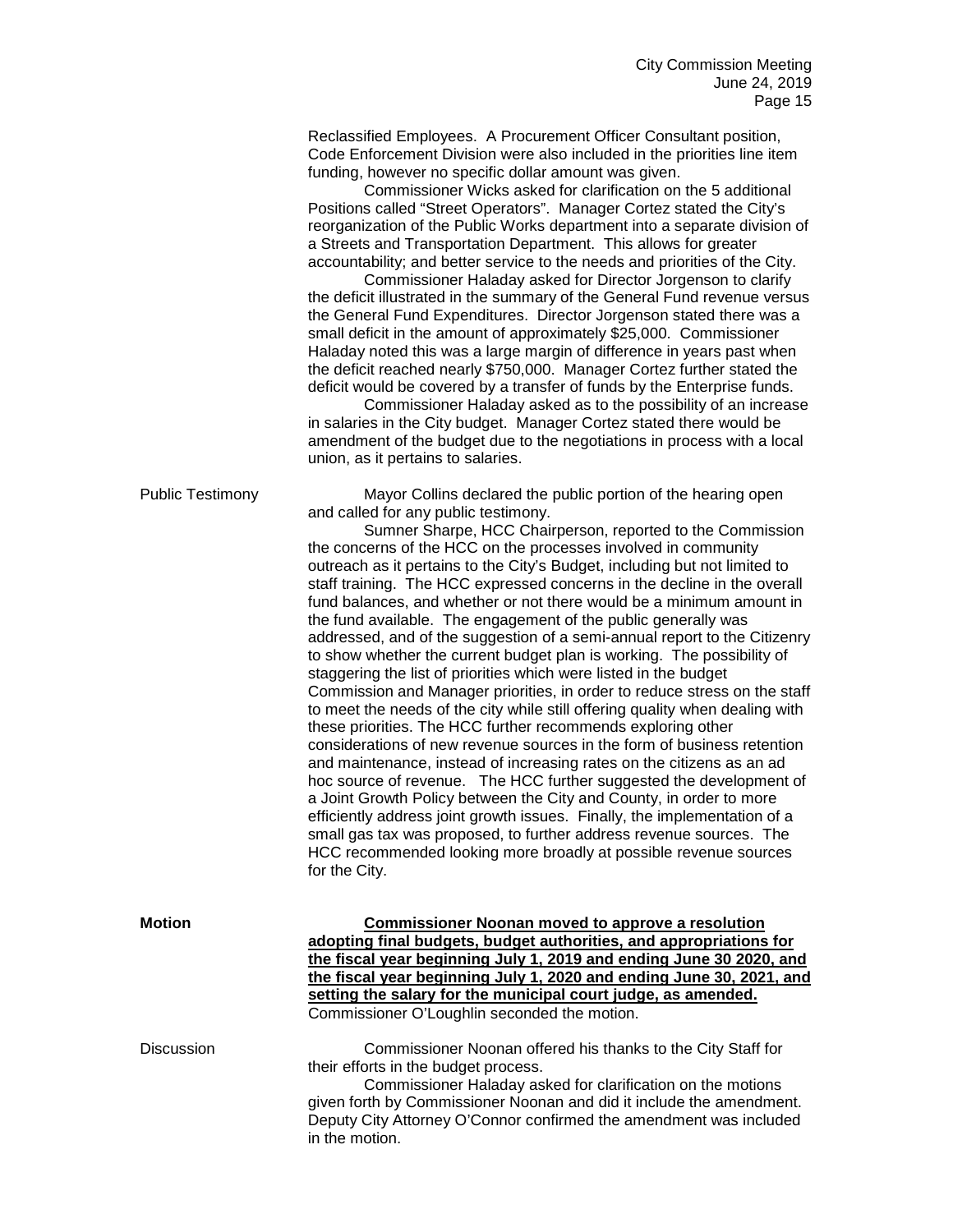Commissioner Haladay spoke to the concerns over the Commission & Manager Priorities, and stated the title of the line item may be misleading in the sense these were in his opinion necessities of the City. Commissioner Haladay thanked the staff for their efforts on the budget, and for the process being an inclusive, comprehensive, and transparent one.

**Commissioner O'Loughlin moved to amend Commissioner Noonan's motion, and moved to amend final budgets for any staff requested amendments and Commission amendments the Commission wishes to approve.** Commissioner Wicks seconded. City Clerk Havens called a roll call vote, as follows: Commissioner Haladay voted aye, Commissioner Wicks voted aye, Commissioner Noonan voted aye, Commissioner O'Loughlin voted aye, and Mayor Collins voted aye. **The motion carried, 5-0.**

# **Commissioner O'Loughlin moved to approve a second amendment to the original motion to reflect the updated Appendix**

**A.** Commissioner Haladay seconded the motion. City Clerk Havens called a roll call vote, as follows: Commissioner Haladay voted aye, Commissioner Wicks voted aye, Commissioner Noonan voted aye, Commissioner O'Loughlin voted aye, and Mayor Collins voted aye. **The motion carried, 5-0.**

# **Commissioner Haladay moved to approve a resolution adopting the final budgets, as amended by the prior amendments.**

Commissioner Noonan seconded the motion. City Clerk Havens called a roll call vote, as follows: Commissioner Haladay voted aye, Commissioner Wicks voted aye, Commissioner Noonan voted aye, Commissioner O'Loughlin voted aye, and Mayor Collins voted aye. **The motion carried, 5-0.**

# **Public PUBLIC COMMUNICATIONS**<br>**Communications** Brian Coplin spoke on

**Brian Coplin spoke on behalf two individuals in order to solicit** help from the community and the commission.

Commissioner Noonan thanked the individuals for coming forward to the Commission.

Manager Cortez stated immediately following the meeting tonight City Staff would speak with the family about possible resources available to them.

Richard Schuette spoke to the commission about his concerns over the lack of an end date on Water Service Line Program, and presented the Commission with a petition on behalf of 242 residents, requesting the Commission address this concern. He referenced figures on a table on which he provided dollar amounts he had calculated based upon City Staff figures given at previous public meetings.

City Manager Cortez stated this item was in consideration currently as an agenda item at a public meeting, and it was never the City's position to collect revenues from the public without utilizing the funds. The Manager stated the City would be keep Mr. Schuette apprised of any further discussion in this matter.

Commissioner O'Loughlin thanked the City Manager and Mr. Schuette for their attention in this matter.